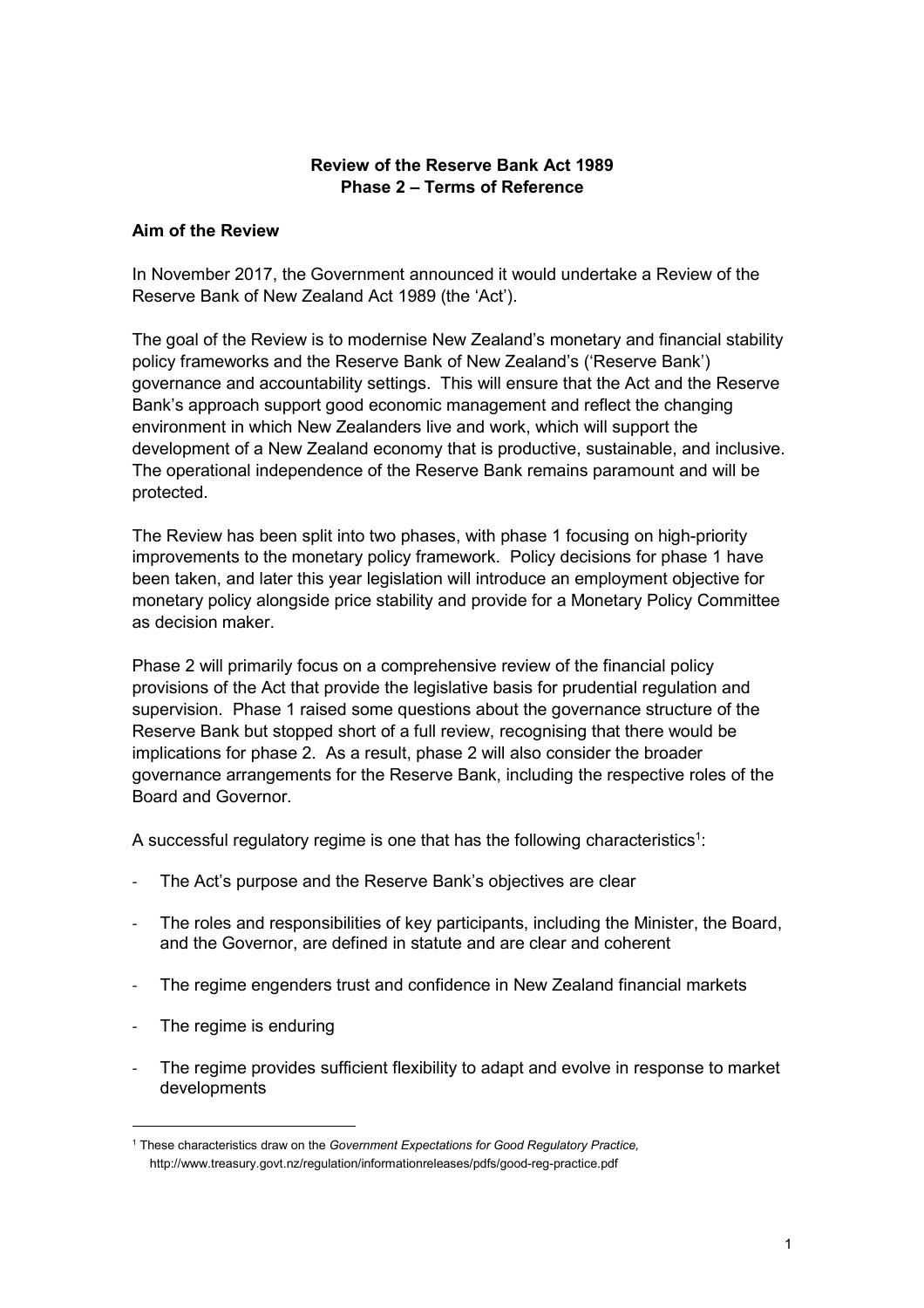- The regime engenders trust and confidence in decision-making processes
- Powers available to the Reserve Bank are sufficient to achieve its objectives
- There is clarity as to how the regime interacts with other regulatory regimes and government policy as whole
- The regime is clear about the role of government and the scope of the Reserve Bank's operational independence.

### **Context**

The Act has been in place for nearly 30 years. In that time there have been many changes to the economy and the financial sector. The volume of transactions has increased, and financial institutions have grown both in terms of their size and the range of financial services that they offer. As a result, the global financial system is both larger and more interconnected than it was in 1989.

Financial regulation has responded to these changes on an international scale. The pace of change has increased over the last ten years as most advanced countries undertook significant reforms following the global financial crisis. At the same time, international standards have been developed that increase the attention given to consistency and comparability across jurisdictions. The role and mandate of prudential regulators have increased both in New Zealand and abroad.

The role of the Reserve Bank expanded over the late 2000s to include oversight over insurance companies and non-bank deposit takers. The scope, focus, and intensity of regulation and supervision have also evolved over the last 30 years, enabled by the flexibility provided by the current statutory framework. Change to the statutory framework has occurred through a series of separate, targeted amendments rather than through a comprehensive review.

It is nearly ten years since the last substantive review of the Reserve Bank's empowering legislation and accountability arrangements. The governance of some other regulators under the Crown Entities Act 2004 has since been reviewed. Similarly, the more recent Non-Bank Deposit Takers Act 2013 and Insurance (Prudential Supervision) Act 2010 have either been reviewed or are in the process of being reviewed.

### **Expert and sector perspectives**

As well as responding to changes in context, the phase 2 Terms of Reference has been guided by a range of expert and sector perspectives.

The Productivity Commission's 2014 report on *Regulatory Institutions and Practices* provides a comparison of regulatory regimes and notes that regulatory institutions need to be designed to provide clarity of role, an appropriate institutional form and degree of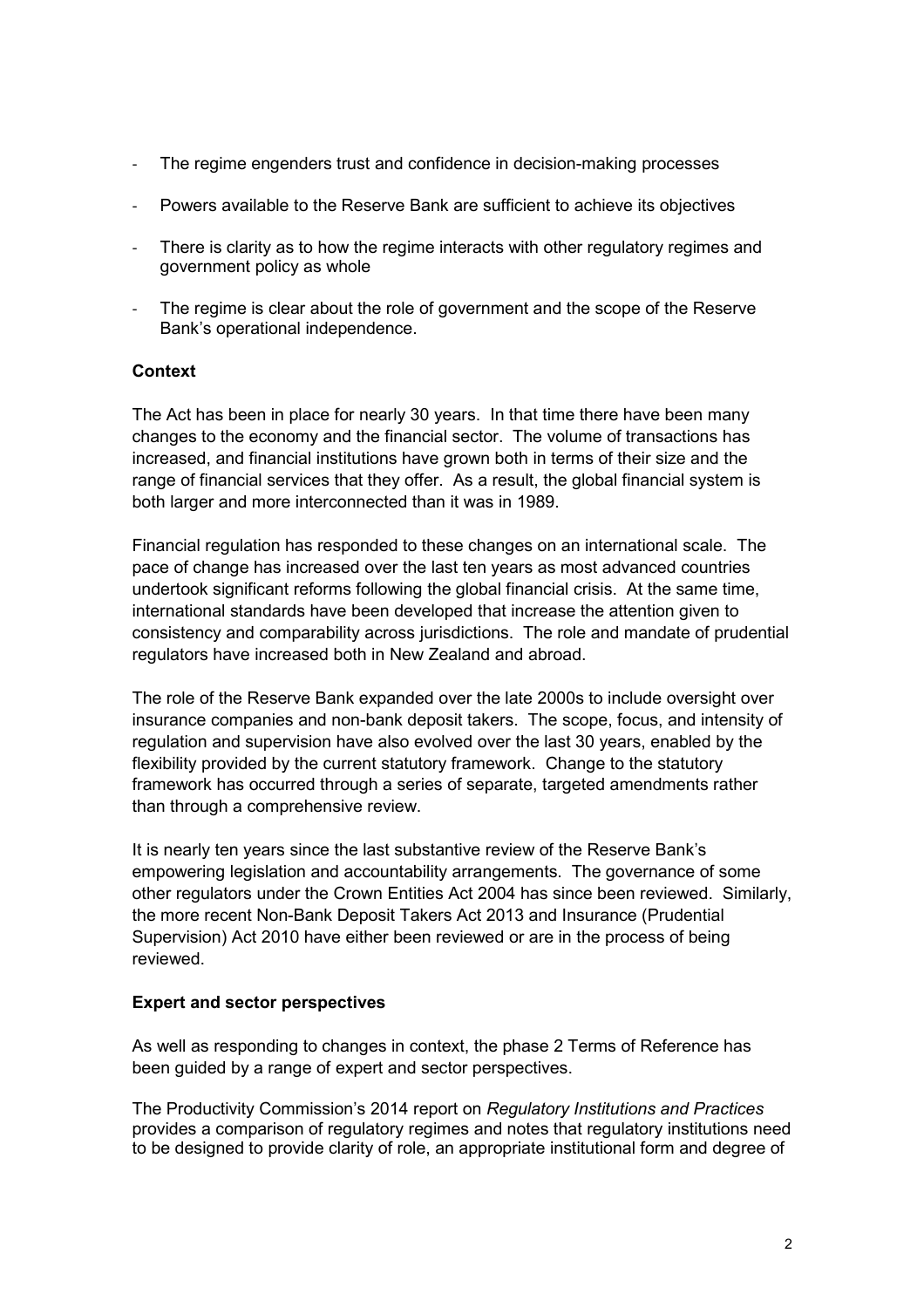independence to enable them to function as intended, good governance and decisionmaking arrangements, adequate funding where the funding mechanism does not create perverse incentives for either the regulator or regulated parties, and strong monitoring and oversight.

The International Monetary Fund's (IMF) Financial Sector Assessment Programme (FSAP) provides a starting point for aspects of the Review. The IMF highlighted that a significant amount of progress had been made since the last FSAP in 2004. Notwithstanding this, the IMF recommended an increase in the Reserve Bank's resources for supervision and regulation, steps to strengthen cooperation with Australian authorities, and clarifications of responsibilities to reinforce the role and autonomy of the Reserve Bank as prudential regulator and supervisor. The IMF also made sector-specific recommendations to strengthen arrangements for macroprudential policy and to revise the Act to provide greater clarity and certainty in resolution.

A stakeholder consultation and feedback process in February and March 2018 also revealed wide-ranging support to review the Act.

Given this, it is timely to stand back and comprehensively review the framework set out in the Act to ensure it remains fit for purpose.

### **Scope of the Review**

To ensure the Act continues to support the operation of the Reserve Bank, the Review will consider the following:

- The institutional arrangements for prudential regulation and supervision
- Objectives, objective setting processes, and alignment with government policy and risk appetite
- Statutory functions and powers
- Role clarity for the Minister of Finance, the Board, and the Governor, including the allocation and coordination of powers, functions and tools
- **Accountabilities**
- The strengths of current legislation, including its flexibility
- The balance between primary, secondary, and tertiary legislation, including in respect of setting policy
- Coordination across government, including pre-existing forums such as the Council of Financial Regulators
- Alignment with the domestic regulatory management system
- Procedural approaches, fairness, and safeguards
- International experience and best practice.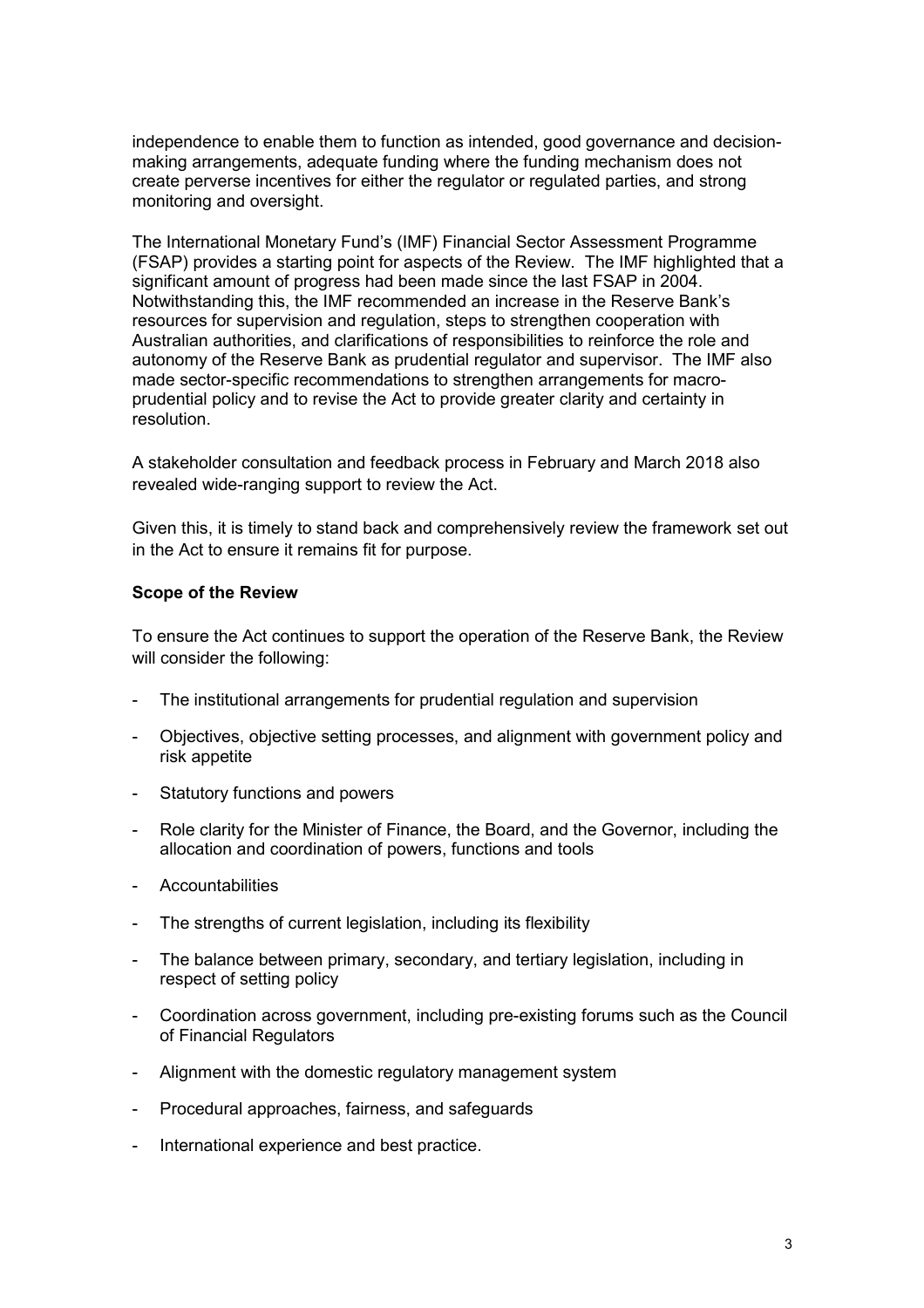The Review will be organised around the following key topics.

# **1. Overarching objectives and the scope, coverage, and coherence of the legislation**

The Review will consider whether the Act provides a coherent framework for the Reserve Bank's roles and responsibilities, whether the Act's purpose and Reserve Bank's objectives are clear, whether they remain appropriate, and the process by which they are set. Stakeholders raised the balance between stability and efficiency, the links between a systemic mandate and institutional soundness, and the weight placed on depositor protection.

## **2. Institutional governance, and decision-making**

The Review will consider the Reserve Bank's accountability to the Board, the Minister of Finance, and Parliament. This will include consideration of best practice. The current role of the Board and the Minister, how these roles should evolve, and committee decision making for prudential decisions will be considered.

# **3. Trans-Tasman co-ordination**

The Review will consider options to work more closely with Australian regulatory agencies to explore, and perhaps improve, the coordination of policy.

# **4. Prudential regulation**

The Review will consider financial stability objectives, tolerance for risk, and how both of these are set. It should also consider the regulatory instrument (e.g. conditions of registration), safeguards, due process, accountability, and transparency. It is not the government's intention to separate out the prudential regulation functions from the Reserve Bank. However, given the level of interest from stakeholders in this topic and the importance of it, the Review will consider submissions on the rationale for retaining prudential supervision in the Reserve Bank as part of the first round of public consultation on phase 2 of the Review.

## **5. Supervision and enforcement**

The Review will consider the IMF's FSAP recommendations with respect to the supervisory model. The Review will consider the flexibility under the current Act, supervisory objectives, and the compliance and enforcement regime.

The Review will also include consideration of monitoring and managing the risk that climate change poses to New Zealand's financial stability, in light of the recommendations of the Task Force on Climate-related Financial Disclosures.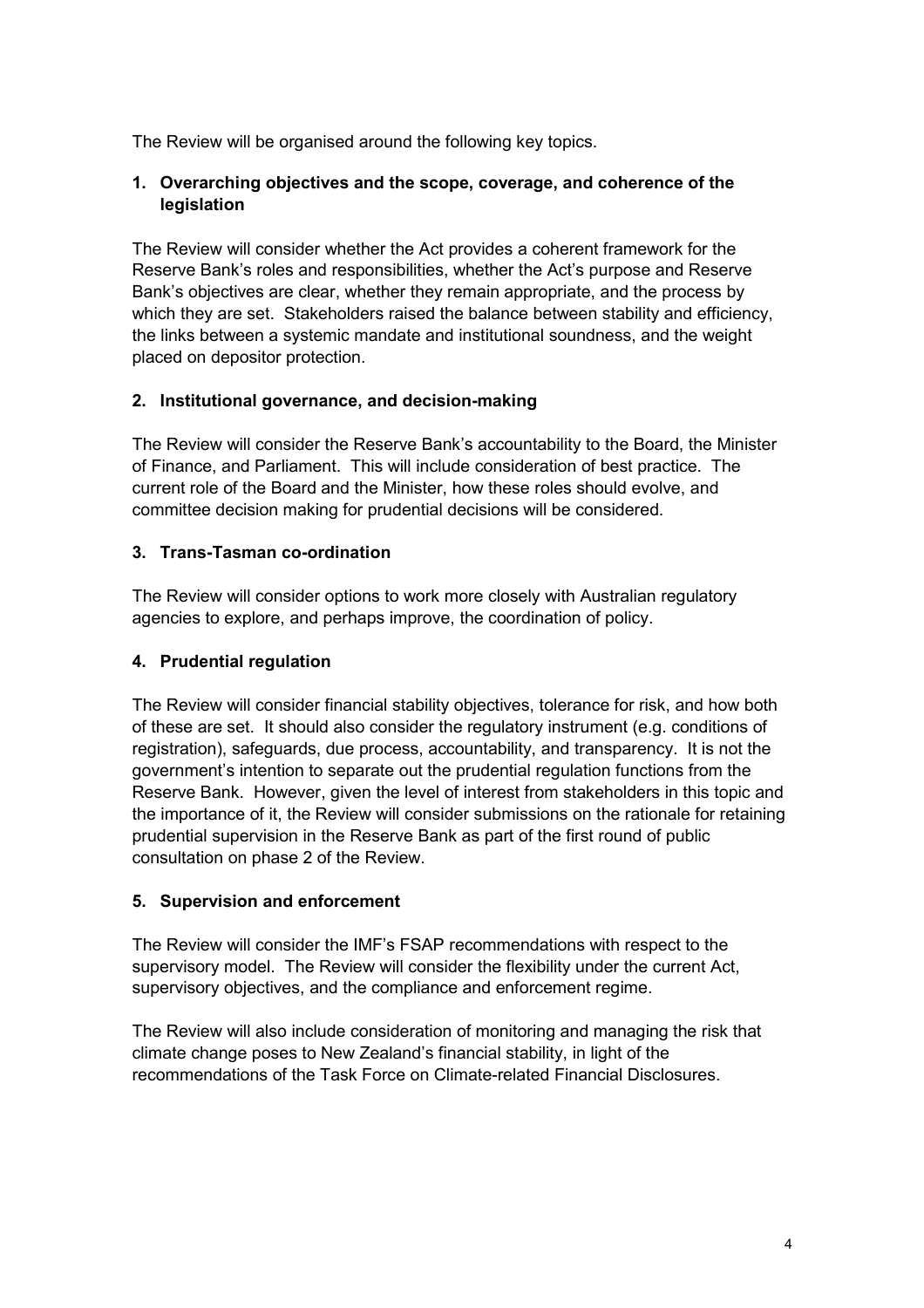## **6. Resolution and crisis management**

The resolution and crisis management framework will be reviewed to ensure the framework can respond to serious institution-specific or system-wide stress. The Review will consider the IMF's FSAP recommendations, whether resolution objectives are appropriate, clarification of the roles and responsibilities of the Minister, the Treasury, the statutory manager, and the Reserve Bank. Resolution powers, procedures and reporting, and depositor protection will also be considered. The crisis management framework will also need to consider limitations of the Public Finance Act 1989 with regard to the authority to use public funds in a timely manner in a financial crisis.

## **7. Macro-prudential policy**

The scope and objectives for macro-prudential policy will be reviewed to define the policy, its use, and its relationship to prudential and/or monetary policy. The Review will also consider decision making, the macro-prudential toolkit, and processes to provide transparency, accountability, and review.

## **8. Resourcing and funding**

The Review will consider the funding model for the Reserve Bank, including whether some activities should be funded through industry levies, while ensuring an appropriate balance between transparency, accountability and independence.

The Review may also have implications for the level of funding the Reserve Bank receives. This may be dealt with in parallel to the Review.

### **9. Miscellaneous issues**

Obsolete or unclear sections of the Act that should be clarified or repealed will be considered within the Review.

### **Matters out of scope of the Review**

The following matters are out of scope of the Review:

- Fundamental change to the New Zealand-Australian home-host relationship, whereby the Australian Prudential Regulation Authority becomes the sole regulator and supervisor of Australian banks operating in New Zealand
- The Insurance (Prudential Supervision) Act 2010, the Non-Bank Deposit Takers Act 2013, and the proposed Financial Markets Infrastructures Bill, except where consequential changes are necessary or could encourage alignment
- Covered bonds or netting, except to the extent that any issues requiring change are identified during the review process (for example, if work on crisis management or